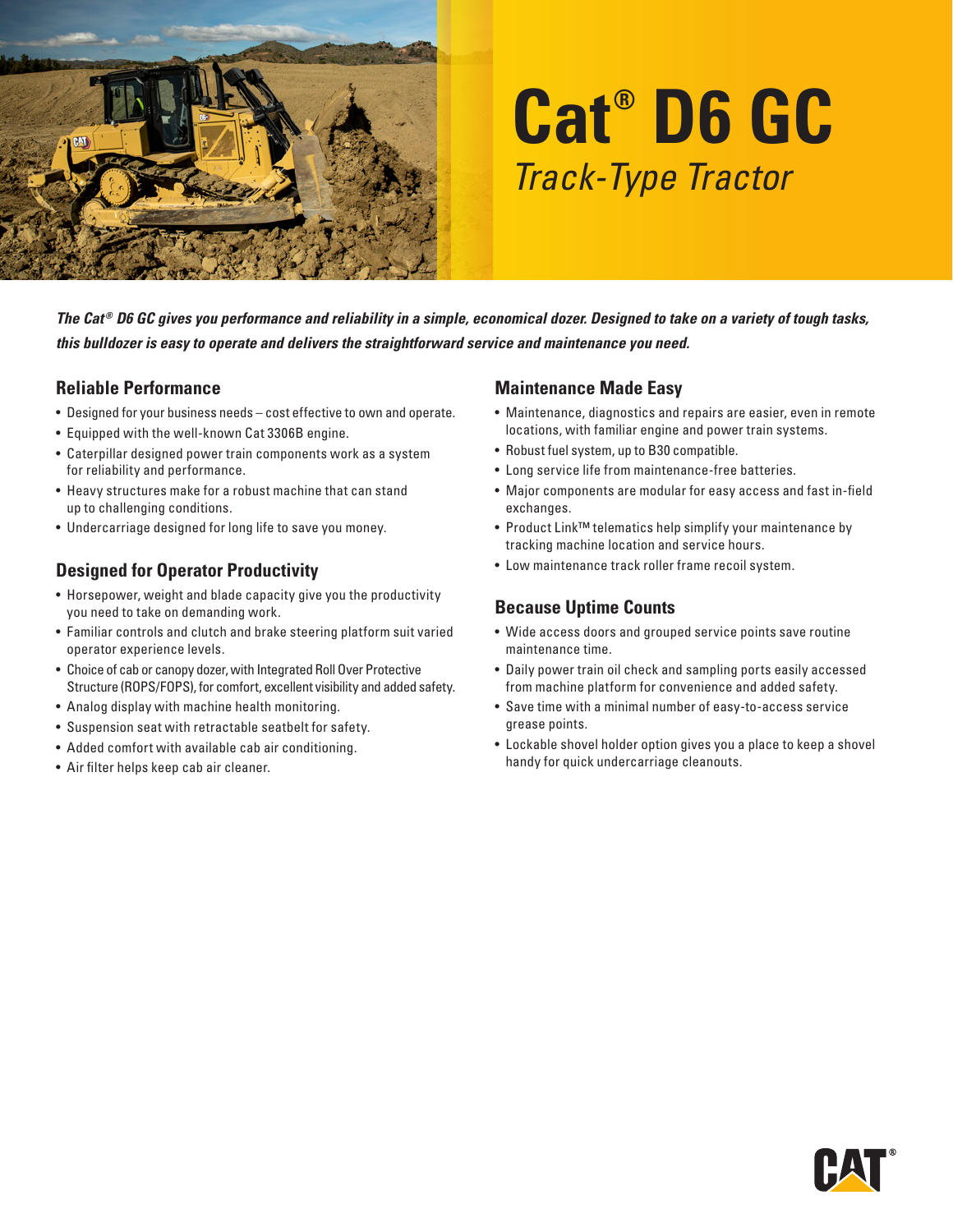## **Built to Last**

- Caterpillar elevated sprocket undercarriage protects the power train from shock loads.
- Optimized undercarriage with strong structures for stability and durability.
- Heavy-duty sealed and lubricated track for long life.
- Aluminum bar plate cooling package delivers outstanding cooling, is highly abrasion resistant and designed to minimize plugging.
- Air intake system delivers clean air to the engine for better performance.

## **Hard Working**

- Take on tough tasks with optimal weight-to-power ratio.
- Experience fast speeds and quick directional changes with a Cat 3-speed planetary power shift transmission.
- Harness more power to the ground with a proven, Caterpillar exclusive torque divider.
- Long length of track on the ground adds to machine stability and performance in a variety of applications.
- High drive design allows heavy components to sit low in the mainframe, resulting in a low center of gravity and excellent machine balance.

### **Equipped for the Job**

- Choose a Semi-Universal (SU) blade or mechanical tilt Angle Blade to suit the work you do.
- Heavier blade structures handle added weight and horsepower.
- Rear attachment choices add versatility:
	- Rip or scarify with a multi-shank ripper.
	- Winch mount allows you to use your preferred platform to customize for your applications.
	- Rigid drawbar extends beyond the rear tracks for use in recovery and towing.

## **Forestry/Land Clearing Power**

- Forestry Arrangement is available with optional protection like sweeps, screens and added guarding to help protect both the operator and machine in harsh conditions.
- Land clearing blade includes a brush rack to add height/capacity and help protect the machine from debris spilling over the blade.
- Cooling system is designed for high debris environments, with easy access for cleanout.

## **Cold Weather Capable**

- Cold weather package offers heavy-duty batteries and starter, solid engine hood, lubricants and an engine coolant heater connection to aid frigid weather starting.
- Manually adjustable reversible fan varies air flow through the radiator in extreme cold climates.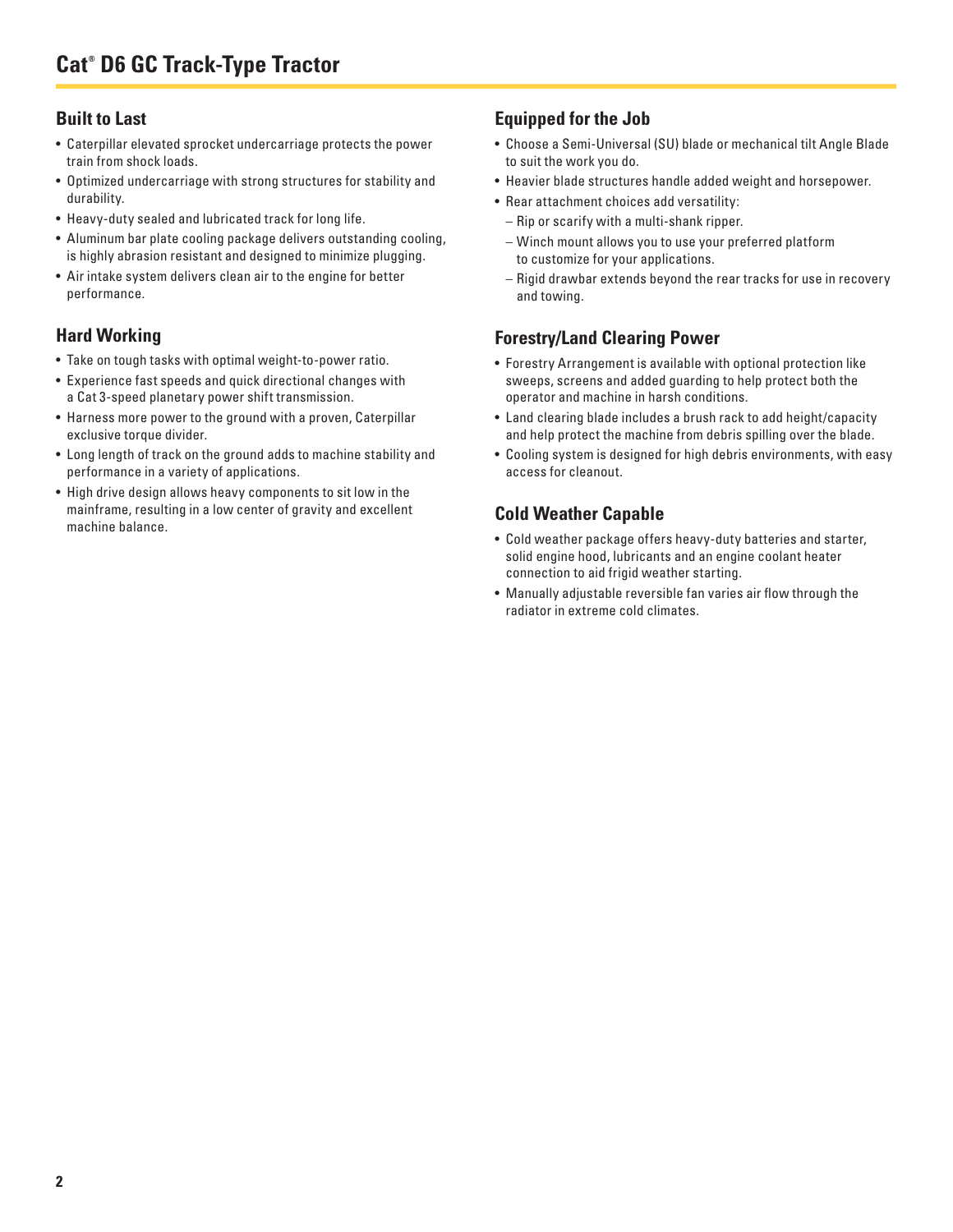# **Standard and Optional Equipment**

Standard and optional equipment may vary. Consult your Cat dealer for details.

|                                                                               | <b>Standard</b> | <b>Optional</b> |
|-------------------------------------------------------------------------------|-----------------|-----------------|
| <b>POWER TRAIN</b>                                                            |                 |                 |
| Cat 3306B DIT engine                                                          | ✓               |                 |
| Elevated sprocket final drives                                                |                 |                 |
| Clutch and brake steering with 2-lever<br>steering control                    |                 |                 |
| Cat 3-speed planetary powershift<br>transmission                              |                 |                 |
| Radiator fan                                                                  |                 |                 |
| Manually reversible radiator fan for cold<br>weather climates                 |                 |                 |
| <b>OPERATOR ENVIRONMENT</b>                                                   |                 |                 |
| Enclosed cab with Integrated Roll Over<br><b>Protective Structure (IROPS)</b> |                 |                 |
| Open canopy with Integrated Roll Over<br><b>Protective Structure (IROPS)</b>  |                 |                 |
| Vinyl seat with retractable seatbelt                                          |                 | ✓               |
| Cloth seat with retractable seathelt                                          |                 |                 |
| Air conditioning                                                              |                 |                 |
| Four halogen lights                                                           |                 |                 |
| Six halogen lights                                                            |                 | ✓               |
| <b>CAT TECHNOLOGY</b>                                                         |                 |                 |
| Product Link, Cellular PL641                                                  |                 |                 |
| Product Link, Satellite PL631                                                 |                 |                 |
| <b>BLADES</b>                                                                 |                 |                 |
| Semi-Universal                                                                |                 | ✓               |
| Semi-Universal, Land Clearing                                                 |                 |                 |
| Angle blade                                                                   |                 |                 |
| Angle blade, Land Clearing                                                    |                 |                 |

|                                        | <b>Standard</b> | <b>Optional</b> |
|----------------------------------------|-----------------|-----------------|
| <b>UNDERCARRIAGE</b>                   |                 |                 |
| 560 mm (22 in) Moderate Service track  | ✓               |                 |
| 610 mm (24 in) Moderate Service track  |                 |                 |
| 560 mm (22 in) Extreme Service track   |                 |                 |
| <b>SERVICE AND MAINTENANCE</b>         |                 |                 |
| Ecology drains                         |                 | ✓               |
| Lockable shovel holder bracket         |                 |                 |
| Modular major components               |                 |                 |
| Wide access doors and grouped          |                 |                 |
| service points                         |                 |                 |
| <b>ATTACHMENTS</b>                     |                 |                 |
| Multi-shank ripper with straight       |                 |                 |
| or curved shanks                       |                 |                 |
| Rigid drawbar                          |                 | ✓               |
| Winch (field installed)                |                 |                 |
| Sweeps                                 |                 |                 |
| Side, rear and/or door screens for cab |                 |                 |
| or canopy                              |                 |                 |
| Forestry/Land Clearing package         |                 |                 |
| Cold Weather package                   |                 |                 |

**Not all features are available in all regions. Please check with your local Cat dealer for specific offering availability in your area.** For additional information, refer to the Technical Specifications brochure available at *www.cat.com* or your Cat dealer.